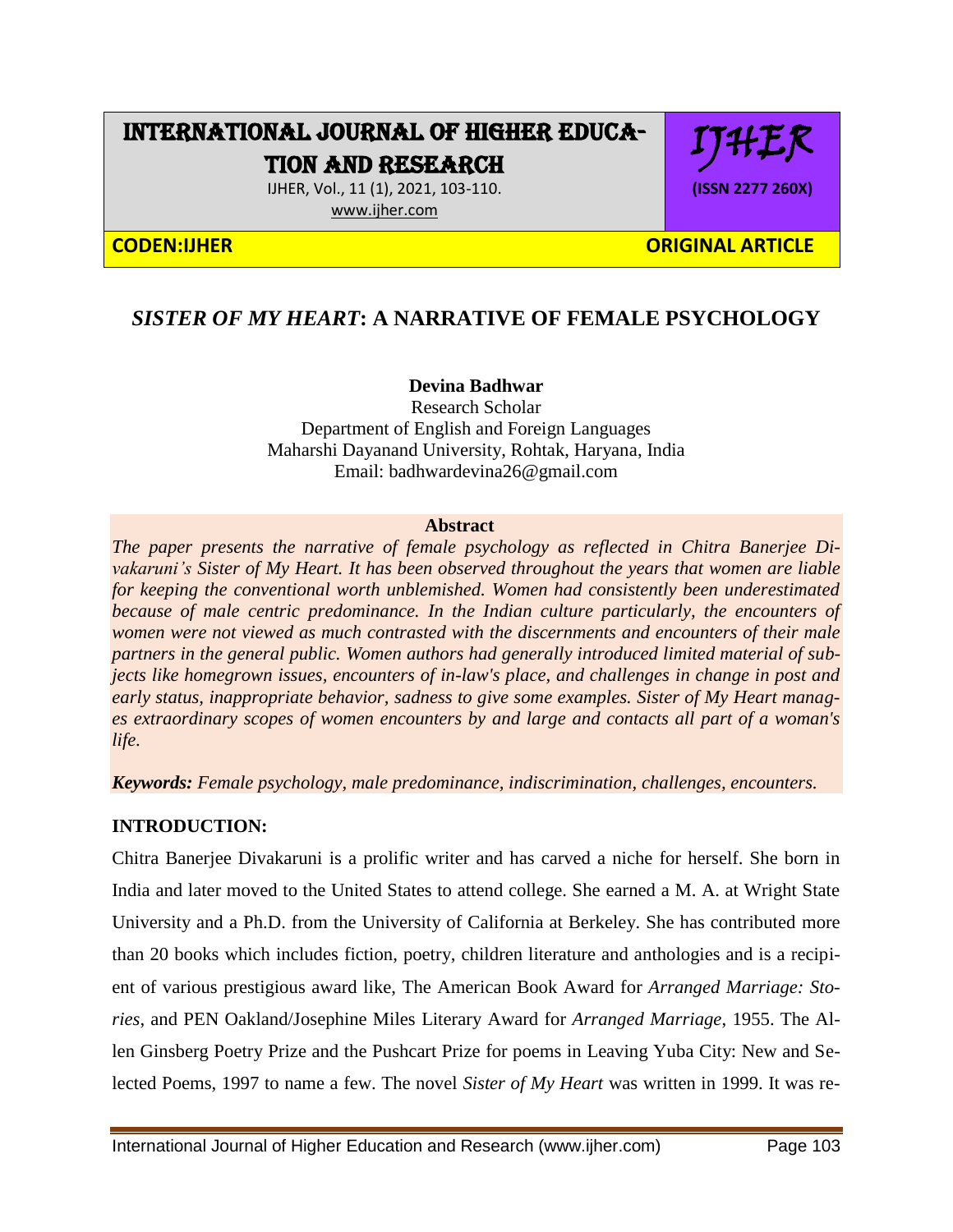ceived well by the readers. The current paper focuses on the psychology of women in the novel apart from the prominent theme, the friendship between Sudha and Anju. With the beginning of feminism, women have strived hard to achieve their identity. New intellectual woman has emerged in their writings: talking like males, defying male dominance, discussing her life experiences, adjusting her personal and professional life in a far better way than her spouse and desire to explore one"s own identity. The concept of feminism has moved far beyond then it initially started. The novel is the proof that it does not need a male chauvinistic figure to please the world. Anju and Sudha are equated to the roles of hero. Even 17 years later after its publication *Sister of My Heart* still appeal to its reader. Reader is glue to the novel and each chapter motivates the reader to finish in one sitting. The suspense of the novel is well kept. The novel presents different facet of women life.

Gauri is the flourishing power that is making the family unit runs easily. She runs the deeprooted book shop to run the family. She deserves admiration and love from the family too from the general public. She is an ideal mother, an ideal woman. She is quiet essentially and an ideal spouse any man could want. She is the fundamental explanation behind supporting the deeprooted custom of Chatterjee's. Anju accepts that her mom is savvy and imagines thus: "My mother is the most intelligent person I know, and the most efficient. Still, the store never seems to make a profit, and each week she has to go over our household expenses in her carefully, frowning way, trying to cut costs" (Banerjee 25). Her choice in the family was taken as official conclusion. All the ladies in the family have an extraordinary regard for her.

Gauri is the pinnacle of solidarity and houseful of force. She is the attendant of custom and culture. She teaches both the little girls in the family. She is a solid power that joins the family from self-destructing. In the wake of knowing the way that her significant other was murdered due to Gopal, Sudha"s father. She can deal with Sudha like her own little girl and Nalini as her own sister. She is additionally the purpose for Anju"s marriage and not letting her to go for higher examinations. In a roundabout way assisting the young ladies to fall prey with homegrown life and not giving them the opportunity to get autonomous. She had a gentle stroke and she was concerned the she won't endure long so she powers Anju into marriage. Yet, astonishing she made due till the finish of the novel. So, she is undoubtedly the explanation behind to outrages that Anju and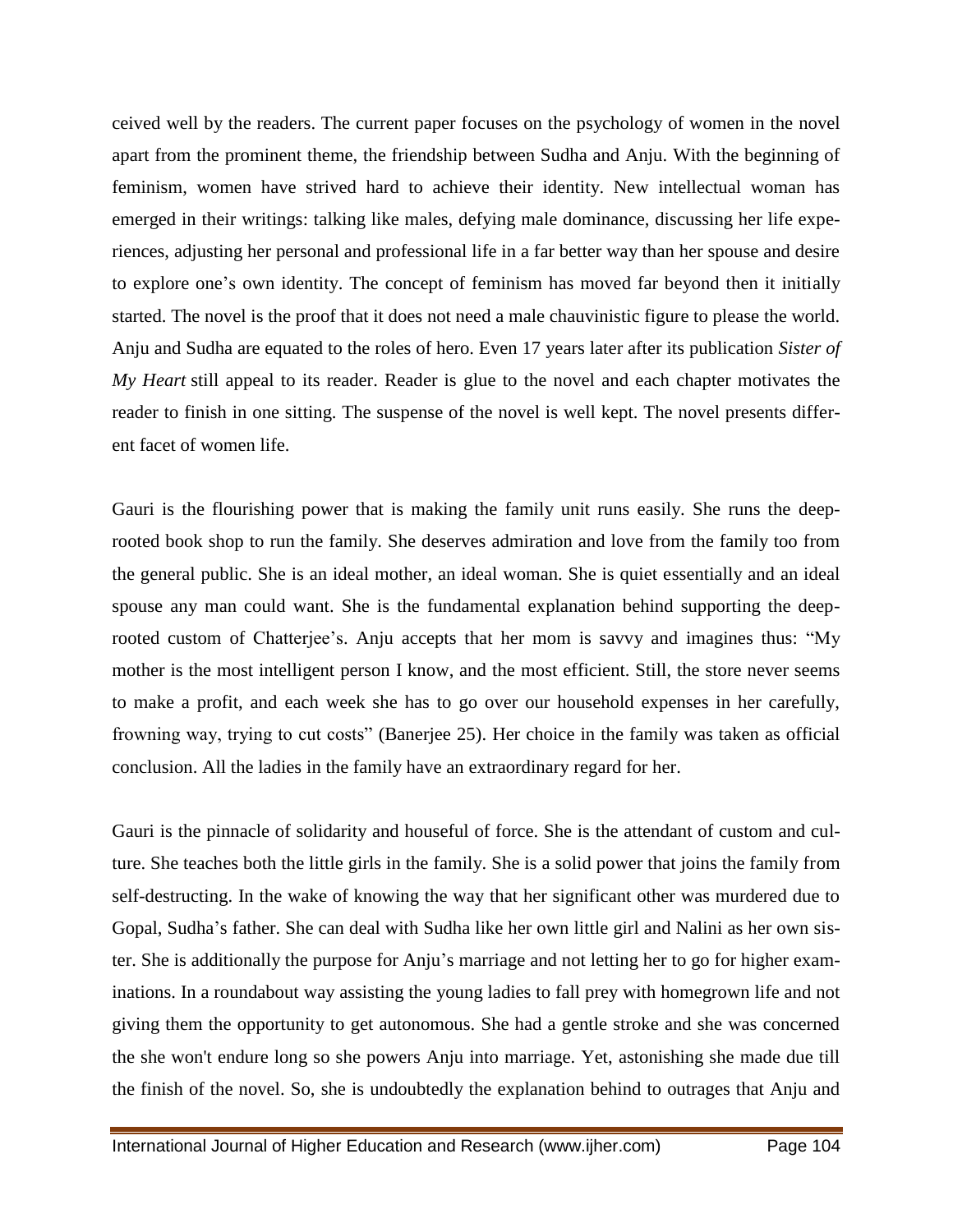Sudha faces later in their individual wedded live since they were scarcely 18 a long time old. Pishi is the striking and delightful among the three widows. She is near the young ladies and she advises them stories which later the young ladies relate themselves to the characters of their own. She supports the old mythology and has faith in Bidhata Purush for one"s destiny in the young ladies' mind. She is continually in contact with the young ladies more than their moms. She became widow at 18 years old. She gave equivalent love to both the young ladies. Life was pitiless to Pishi be that as it may, she battled against the chances of life and attempts to ingrain virtues to the young ladies. She has offered backing to Gauri Mama in running the house easily under her direction. The primary commitment of Pishi is the disclosure of the mystery of the family to Sudha: "I've always believed in the importance of telling you girls about your past, you know that. But this secret is so terrible that I"ve been reluctant to burden you with it. I am afraid it will take away your childhood and destroy the love that you hold dearest. I"m afraid it will make you hate me" (Banerjee 33).

Nalini is the most wonderful woman among the three widows in the house and furthermore the less empathetic what's more, less smart. She continually bothers about existence, her little girl, her better half and to the remainder of the relatives. She is cognizant about her excellence and attempts to support it. She follows her magnificence system no matter what consistently. She cherishes being the focal point of fascination and babbling with her companions: "Her shin is still golden, for though she's a widow my mother is careful to apply turmeric paste to her face each day. Her perfect-shaped lips glisten red from paan, which she loves to chew- mostly for the colour it leaves on her mouth, I think" (Banerjee 17). These are the lines that Sudha describes about her mother. Indeed, the reasons behind the girls are left without their father is because of her. She constantly nags her husband to earn more money: "Are you ever going to make any money, when are we going to move into our own home, where are all your fine promises now, hai Mother Kali, this is my punishment for following this man, for smearing black on my ancestors" faces" (Banerjee 39). She had fantasy about carrying on with a decent existence with the man she steals away however when it was not occurring, she continually pesters her better half. The result is that the men in the family went for ruby chase when both the ladies were pregnant and they never retuned back. She pushes Sudha to get hitched when she finishes school. She has no goal to send her little girl to school. She is hesitant to get her own girl subsequent to knowing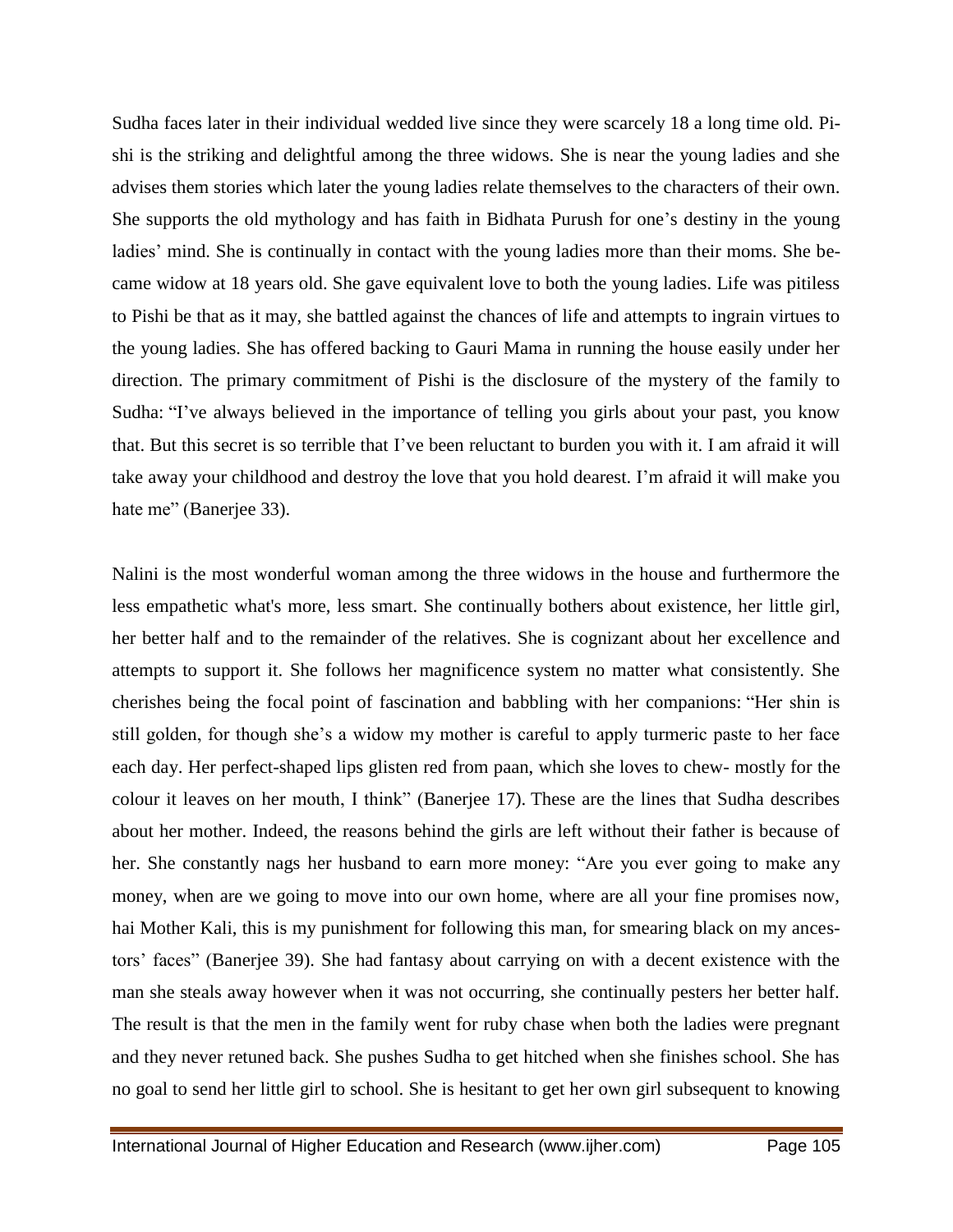the reality her mom - in - law and spouse is constraining her to cut short the child. Consequently, she is certifiably not an ideal mother like Gauri of Pishi.

Anju and Sudha's connections are the thing that the novel appreciates to depict. It is an awesome relationship unadulterated and brilliant. They are not blood related however they are genuinely sister in all detects. They battle, snicker, cried, and did all the wicked together and consistently stayed standing for one another. Anju is from high society and Sudha comes from the lower standing however class strife doesn't happen between them. Both supplement one another, Anju the intelligent and clever and Sudha the magnificence and unassuming. One can get the idea of "Alter Ego" these two characters. Wikipedia characterizes "alter ego" as "second self", which is believed to be distinct from a person's normal or original personality. On account of Anju and Sudha, Anju modify personality is Sudha and the equivalent is the other way around of Sudha. The two of them understand what the other one needs without telling: In any case, never Sudha. I would never despise Sudha. Since she is my other half- *Sister of My Heart.* I can disclose to Sudha all that I feel and not need to clarify any of it. She"ll take a gander at me with those enormous unblinking eyes and grin a minuscule grin, and I"ll realize she comprehends me impeccably. Like no-one else in the entire world does. Like no-one else in the entire world will. There is perfect harmony with both of them. They are not bother by the outside world. The closeness is a topic of criticism among the neighbor and society, "don"t you girls ever do anything without each other? I swear, you're like those twins, what do they call them? Born stuck together" (Banerjee 28).

India is as yet a traditionalist society furthermore, everyone minds everyone business. Homosexuality is as yet a no-no in our general public. It isn't thought about ideal for a woman to be near another woman. Anju and Sudha supplement one another, both of their characters combined characterize ideal present-day woman. Magnificence, clever, sympathy, loyal, information on custom and family tasks, keenness, unassuming, tremendous love for one another and individuals, free soul, investigating novel thoughts and world outside are not many of the characteristics both the girls act, which stood like ideal illustration of current Indian woman. Anju and Sudha confided in one another and were not make a fuss over the thing the neighbor said about them. Anju opposes the normal practices also, Sudha yields to all the standards and convention of the general public yet represented one another and are committed to one another and their implicit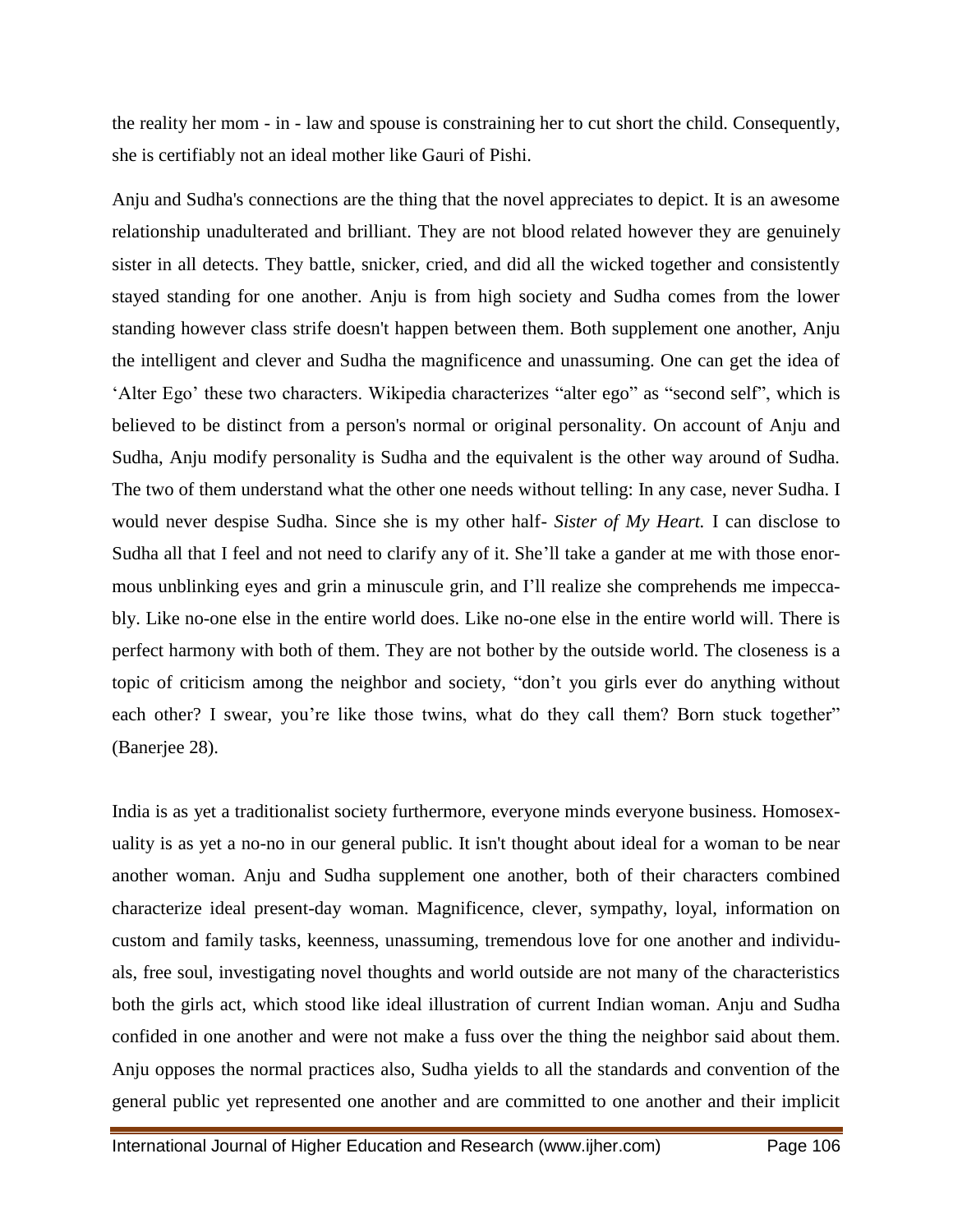guarantee to proceed as sisters of the heart, each discovers comfort in the organization of the other and turn into the adjust ego terms of penance, Sudha"s stand not to uncover the family dim mystery and stay illustrious to Anju in hate of knowing the way that they are not related as Anju and quietly endure the liable that her dad is mindful to carry ruin to Anju"s family is exceptional. Sudha promises to make up the misfortune her dad has done to the family by wedding Ramesh as opposed to fleeing with Ashok, the man she cherished. Anju in the wake of knowing that Sudha"s relative and her better half is compelling her to cut short the child was fomented and she attempt to help her. Without her information, she began doing low maintenance work to set aside cash so she can purchase ticket for Sudha, which at last brought about losing her own infant because of stress. In this way, both at any given circumstance are prepared to do anything for their kinship and love for one another merits appreciating.

Anju is current in her reasoning and has damn consideration disposition. Anju feels that Sudha should keep up the normal, worn out closeness like sisters for the duration of their life. Sudha subsequent to finding the dim mystery about her was tortured and induces her to be away from Anju. She surrenders to the Hindu Indian sex standards of devoted little girl. Sudha"s actual excellence helps by making sure about a spouse. Sudha"s dream for what's to come is to turn into a spouse and mother. Anju doesn't wish to have a mechanical existence and imagines that marriage will free her. Her spouse Sunil is a settler reliably urges Anju to feel good in America. He instructs her to drive and acquaints her with his associates at work. The American lifestyle is absolutely opposing to the Indian ways of life. In America, life proceeds onward without making a big deal about others feeling and in India the sentiments and feelings assume an essential part in the everyday life.

Mrs Sanyal is a strong widow, cares for her kids without any help and gave them well-rounded schooling. She runs the unbending family unit productively and can keep a status for herself in the general public. Circumstance had made her a solid and unfeeling woman with less of feelings to show. She is the manager of the house and everyone adhere to her guidance without a contention. After Sudha"s marriage, she isn't prepared to provide up the order over her child. Her assertion is taken as the last decision. At the point when Sudha was not experiencing difficulty considering, she abused her. She took all her possible approach to have a grandson however never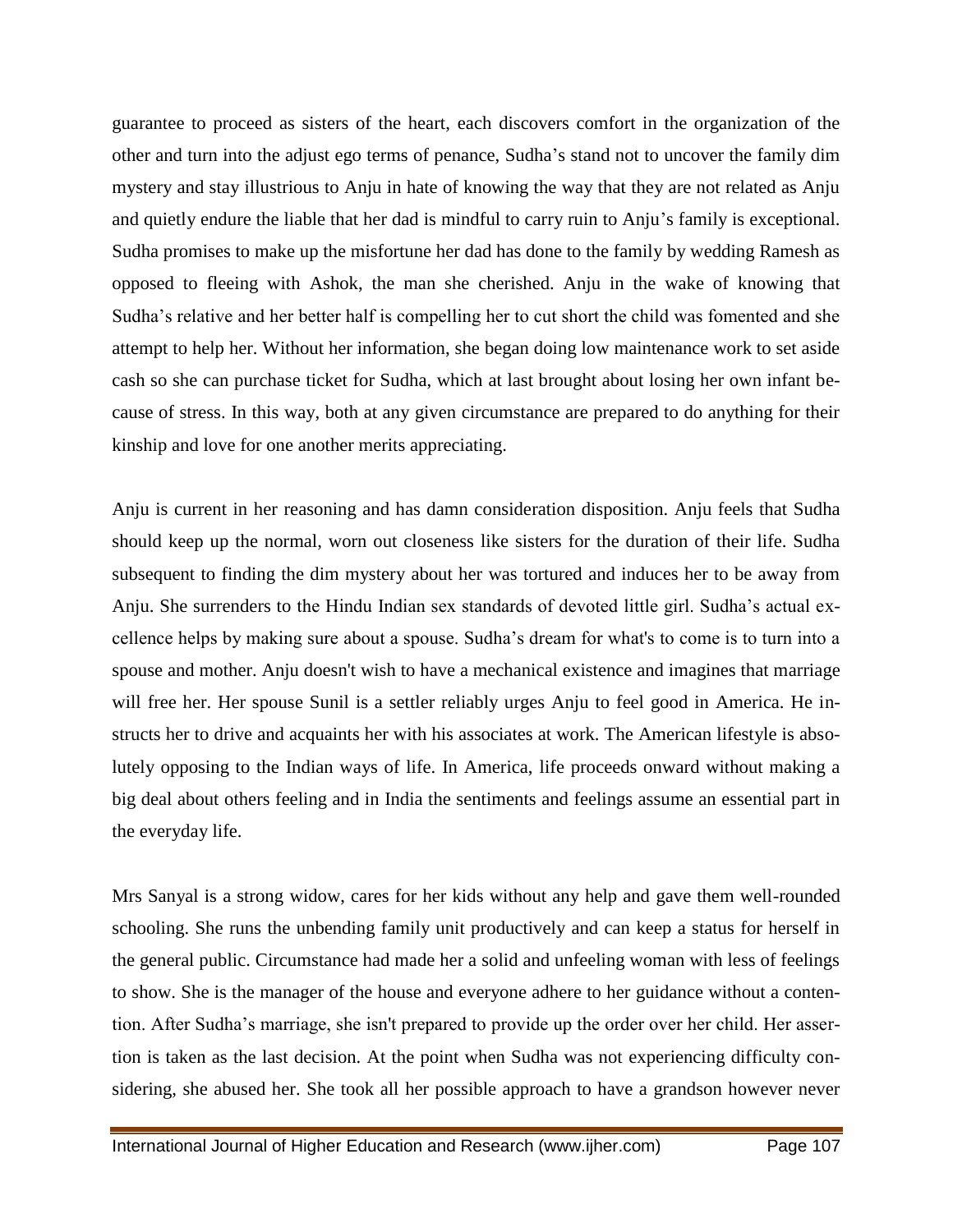under any circumstance felt that shortcoming could be from her child. She is the commonplace pitiless relative in Indian cleanser sequential. She powers Sudha to cut short the child in the wake of knowing the sex of the child to keep the eminence of her Sanyal family.

Mrs Majumdar is a humble woman and completely opposite to Mrs. Sanyal. She has no saying in the family, "a sweet, ineffectual woman who gesture a lot with her hands, is extremely apologetic" (Banerjee 138). She reveres her child and gives equivalent love to Anju. She never whines or requests anything and carefully adheres to her husband"s guidance, she bends her head and speaks in a watery whisper, or hunches her shoulders apologetically as she rushes to fetch what he's shouting for" (Banerjee 180). She gives in to every whim and fancy of her husband. Unlike Mrs. Sanyal, she did not interfere in Sunil and Anju"s lives.

The Convent Nuns were not content with the closeness of Anju and Sudha. They even put them in independent classes. Anju and Sudha were glad in their own reality and they don"t blend with different young ladies in the school and it became all the rage, "Oh those Chatterjee young ladies, people stated, forever acting like they're excessively useful for our little girls. What's more, Anju"s mother, what was she thinking, humoring them along these lines? The nuns bomb doesn"t see the honest in their companionship yet considered something to be indecent to be near another ladies due to their strict think failing to remember that every individual is same in God's eyes and kinship is an awesome endowment of God.

Sarita Aunty is one of Nalini's casual get-together companions. She likewise object to Anju and Sudha"s closeness. She is a minor character in the novel however significant since she speaks to the rest of the universe of the Chatterjee family. There are numerous Sarita in our general public who loves to jab their nose in others business. They are least waste time with their own lives yet quick to realize what's going on in others life. These kinds of characters are perilous also, we need to try not to hear them out for they become the explanation of many broken families. The status of woman has continually been changing, at this point 100% equivalent treatment isn't achieved. The picture of ladies is persistently changing, often to suit the changing requirements of man or society when all is said in done. These ladies in the novel exists inside us particularly ladies. At many given circumstances as indicated by me it is ladies who are liable for the barbari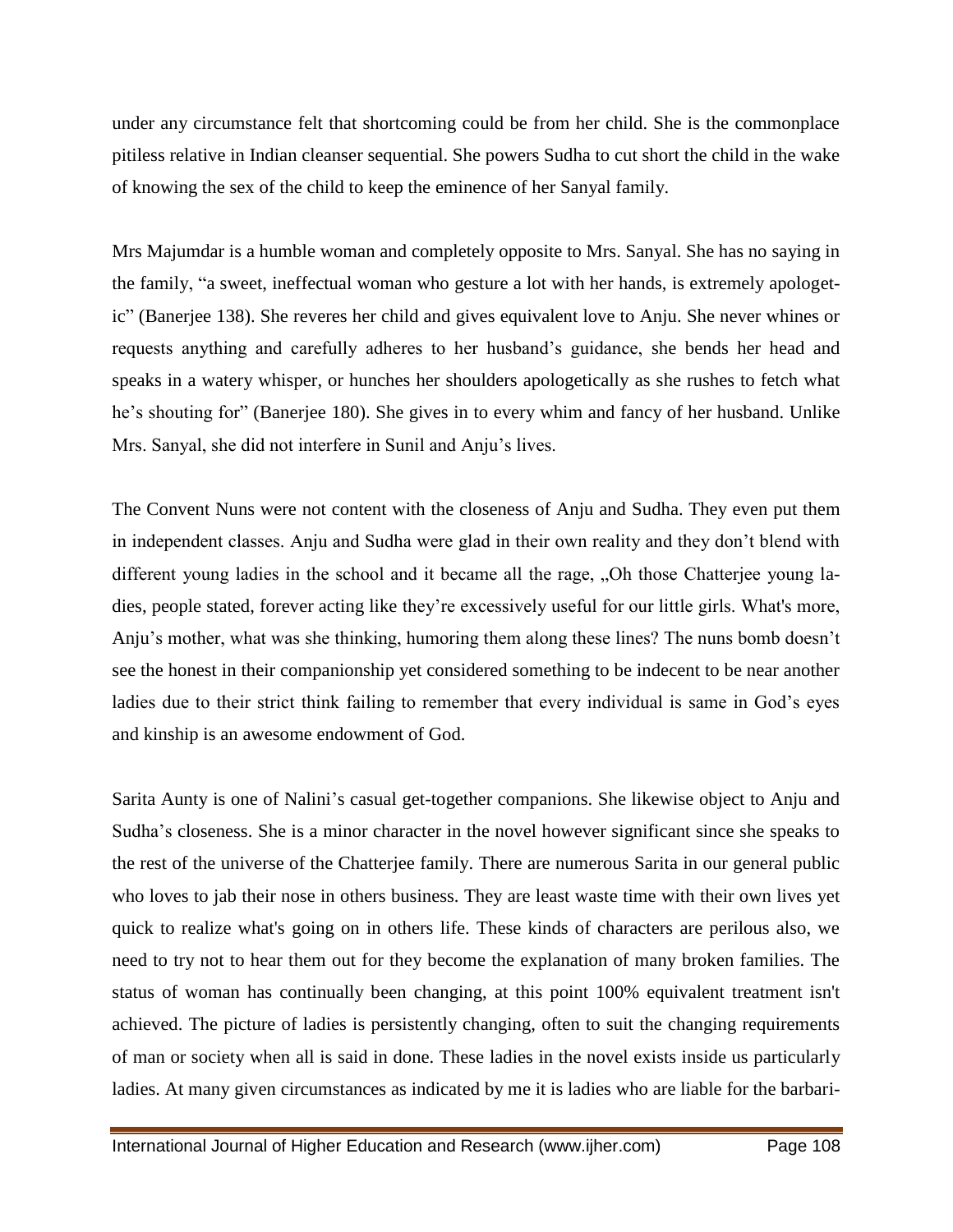ties of other women as we have additionally notice in the novel. The three widows in the Chatterjee"s family merit the applause, they stood despite seemingly insurmountable opposition in coexistences and they in fellowship arise as a more grounded person. Pishi trusted in the myth of Bidhata Purush is a prevailing myth in the novel. The primary night after a kid is conceived, Bidhata Purush comes sensible to choose what its fortune is to be and the predetermination of the youngster is chosen. She accepts that human existence is pre-foreordained and people are powerless animals. This philosophy of Pishi is later oppose by tolerating Sudha"s unborn child and her separation and eventually not pestering for once what the general public considers the big picture. Chatterjee widows figure out how to dismiss the old qualities and assimilate a bunch of new qualities.

The different ladies in Divakaruni's books are gotten between the conventional traditions of India and westernized culture of current India. The self-impression of these women is significantly adjusted, for the way in which they see themselves change because of the unsure idea of their current circumstance. Divakaruni's characters move past individualistic way to deal with a superior universe of comprehension. Sudha arises as a woman of power and assurance. At the point when the connection among her and her little girl is tested, she advances from subjection to a freed mother. Sudha's mother Nalini isn't satisfied about her daughter's appearance. Pishi and Gouri Ma stretch out a warm greeting to Sudha. Gouri Ma decrees Sudha to be mature enough to settle on her own choices and offers to help Sudha. Auntie Pishi educates Gouri Ma to sell the conventional Chatterjee house to help Sudha and her youngster. She slowly moves towards a bolder woman settling on her own choice throughout everyday life. She chose to keep the infant and separation her better half. It was Anju"s love and backing as a genuine sister who really causes her out and urges Sudha to bring up her little girl as a single parent. Anju then again began going school and getting the information that she hungers for and attempting to acclimatize the recently discovered culture, the American lifestyle.The ladies start to dismiss the unbending guidelines and guideline which are restricted for ladies in the general public. Unexpectedly with no male interruption, the sisters and the moms can cut out a situation for themselves in the general public. The characters, Anju and Sudha, and their moms can re-find themselves through the different hardships, and consequently state their character. The force of sisterhood is the pinnacle of strength for all the women in the novel. The multicolored layer of woman characters is de-